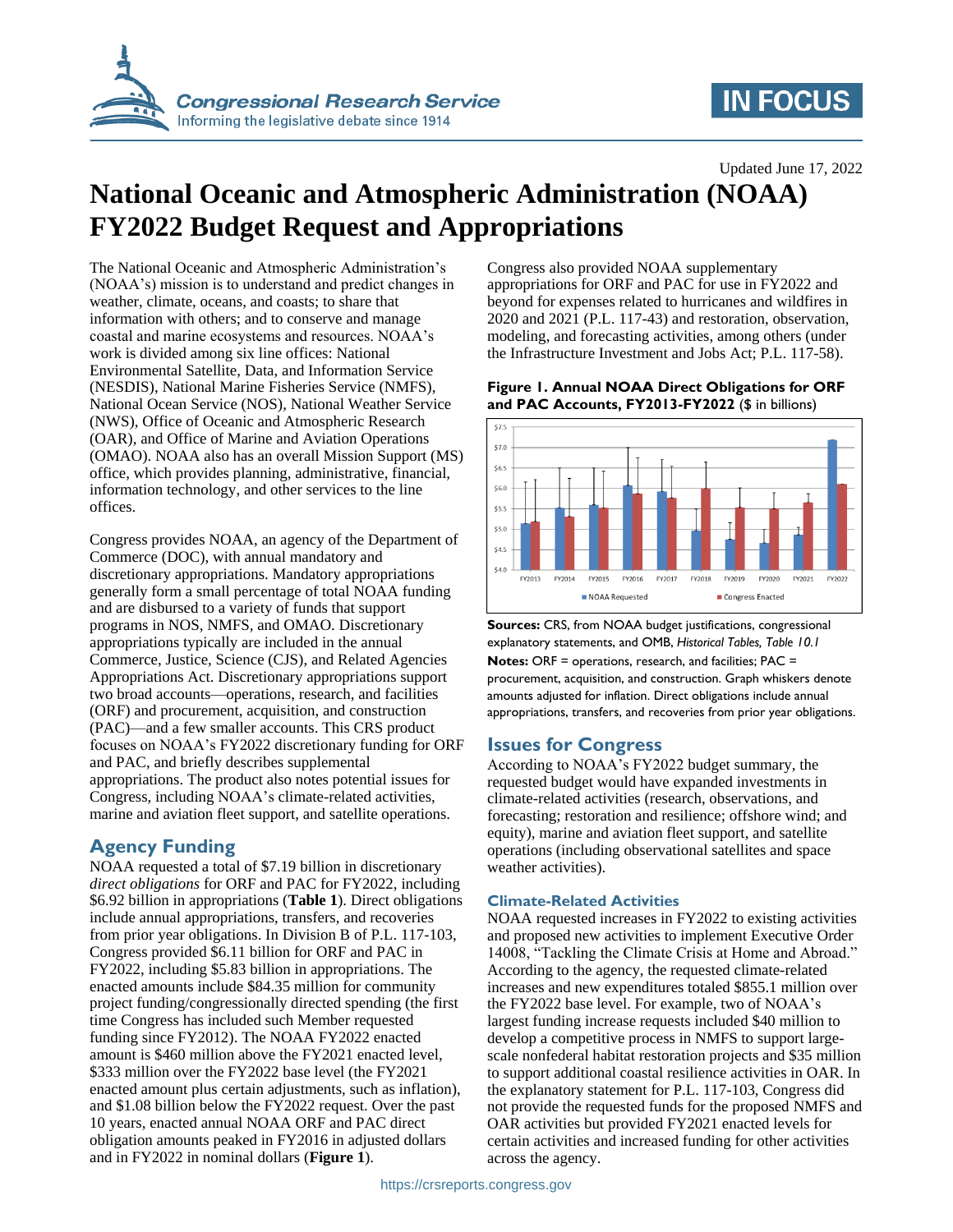<span id="page-1-0"></span>

| Line Offices and<br><b>CPF/CDS Funding</b> | <b>FY2021</b><br><b>Enacted</b> | FY2022<br><b>Base Levela</b> | FY2022<br><b>Budget</b><br><b>Request</b> | FY2022<br>House-<br><b>Passed</b> | FY2022<br>Senate-<br><b>Introduced</b> | FY2022<br><b>Enacted</b> |
|--------------------------------------------|---------------------------------|------------------------------|-------------------------------------------|-----------------------------------|----------------------------------------|--------------------------|
| <b>NESDIS</b>                              | 1,518.5                         | 1,521.6                      | 2,029.0                                   | 1,830.2                           | 1,708.6                                | 1,617.1                  |
| <b>NMFS</b>                                | 964.9                           | 985.3                        | 1,099.3                                   | 1,044.6                           | 1,074.0                                | 1,016.0                  |
| <b>NOS</b>                                 | 628.2                           | 632.9                        | 862.4                                     | 714.5                             | 717.8                                  | 649.2                    |
| <b>NWS</b>                                 | 1.204.4                         | 1.269.4                      | 1,328.7                                   | 1,337.0                           | 1.340.2                                | 1,281.7                  |
| <b>OAR</b>                                 | 614.1                           | 618.9                        | 815.7                                     | 738.0                             | 730.0                                  | 647.9                    |
| <b>OMAO</b>                                | 373.7                           | 393.5                        | 605.1                                     | 589.9                             | 469.0                                  | 436.8                    |
| <b>Mission Support</b>                     | 345.8                           | 354.5                        | 450.7                                     | 407.3                             | 406.2                                  | 376.5                    |
| CPF/CDS                                    | <b>NA</b>                       | <b>NA</b>                    | <b>NA</b>                                 | 24.0                              | 64.0                                   | 84.4                     |
| Total Direct Obligations <sup>b</sup>      | 5,649.5                         | 5,776.I                      | 7,191.0                                   | 6,685.5                           | 6,509.7                                | 6,109.5                  |
| Total Appropriations <sup>d</sup>          | 5,372.9                         | 5,501.1                      | 6,916.4                                   | 6,410.8                           | 6,228.5                                | 5,830.0                  |

**Table 1. NOAA Direct Obligations and Appropriations for ORF and PAC Accounts**

(\$ in millions, nominal)

**Sources:** CRS, using the explanatory statements accompanying P.L. 116-260 and P.L. 117-103, and posted to the Senate Committee on Appropriations' website to accompany S. 3042; H.Rept. 117-97; and NOAA, *Budget Estimates Fiscal Year 2022, Congressional Submission*.

**Notes:** CPF/CDS = community project funding/congressionally directed spending; ORF = operations, research, and facilities; PAC = procurement, acquisition, and construction.

- <span id="page-1-1"></span>a. NOAA calculated the FY2022 base level as equal to the FY2021-enacted amount plus expected "Adjustments-To-Base," such as certain inflationary adjustments.
- <span id="page-1-2"></span>b. "Total Direct Obligations," or total program or funding level, include annual appropriations, transfers, and recoveries from prior year obligations but exclude any supplemental appropriations. Components may not sum to totals shown due to rounding.
- <span id="page-1-3"></span>c. There is a discrepancy between the PAC Direct Obligations noted in the text (\$1,998 million) vs. table (\$1,996 million) of H.Rept. 117-97.
- <span id="page-1-4"></span>d. "Total Appropriations" are a part of the total direct obligations. Total Appropriations include annual appropriations but exclude any supplemental appropriations.

#### **Marine and Aviation Fleet Support**

NOAA, through OMAO and its Commissioned Officer Corp (NOAA Corps), maintains a variety of specialized ships and aircraft that gather oceanographic, atmospheric, hydrographic, and fisheries data to support the agency's missions. For FY2022, the agency requested a total of \$305 million for the PAC account to support platform improvements/tech infusion (including mid-life repair to the NOAA Ship *Ronald H. Brown*) and aircraft and vessel recapitalization (NOAA received \$120 million in FY2021 for such activities). In the explanatory statement for P.L. 117-103, Congress provided NOAA with the funding it requested for ship repair (\$63 million) but a lower amount than requested for the other vessel and aircraft activities (an additional \$101.5 million).

OMAO also provides coordination, support, and guidance for uncrewed marine and aircraft systems (UxS) across NOAA through the Autonomous Uncrewed Technology Operations (AUTO) program. NOAA currently uses UxS for seafloor and habitat mapping, ocean exploration, marine mammal and fishery assessments, emergency response, and at-sea observations. In FY2022, the agency requested \$15.6 million for AUTO in OMAO's ORF account (it received \$13.7 million in FY2021). In the explanatory statement for P.L. 117-103, Congress provided \$14 million toward AUTO, with certain amounts to be used for external partnerships and data acquisition.

#### **Satellite Operations**

NOAA, through NESDIS, manages several portfolios of environmental satellites. NOAA requested changes in funding for some activities under these portfolios. For example, NOAA's largest proposed increase was \$455 million (for a total of \$465 million) for the Geostationary Extended Observations (GeoXO) program, which contributes data to weather forecasts and detects and monitors environmental hazards (e.g., wildfires, smoke, fog). NOAA's largest proposed decrease was \$252.8 million for planned reductions in Polar Weather Satellite (PWS) activities. Congress approved the funding level decrease for PWS (explanatory statement for P.L. 117-103) and provided \$150 million in total for GeoXO in FY2022 (communication with NOAA).

NOAA proposed and Congress approved some satellite budget structure changes in FY2020 and FY2021. For FY2022, NOAA requested to create two new subactivities (low-earth orbiting and space weather) to focus on portfolios of satellites and "maintain a flat overall budget." In the explanatory statement for P.L. 117-103, Congress largely adopted NOAA's FY2022 budget reorganization requests, with the exception of the proposed combining of funding for current programs with funding for nextgeneration satellite programs.

**Eva Lipiec**, Analyst in Natural Resources Policy